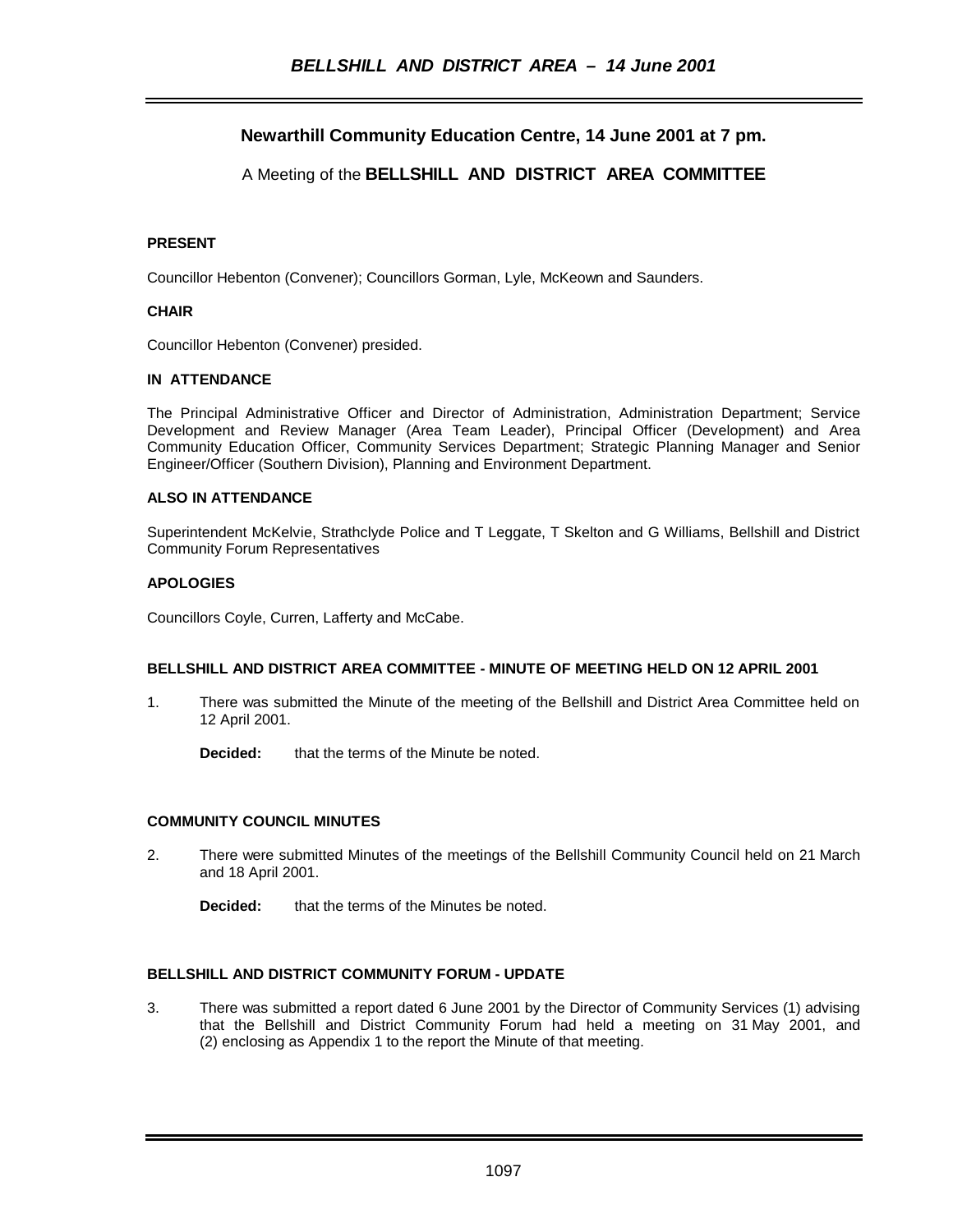The Area Community Education Officer was heard in relation to the presentations made to the Community Forum on the Bellshill Traffic System and the Bellshill Town Centre, at the meeting on 31 May 2001, and advised that the Community Forum had welcomed the opportunity for consultation.

**Decided:** that the contents of the report be noted.

## **YOUTH SHELTERS AND COMMUNITY SAFETY IN NORTH LANARKSHIRE PROJECT**

4. There was submitted a report dated 24 May 2001 by the Director of Community Services (1) advising that proposals, in partnership with Strathclyde Police, were being developed for a pilot project to provide youth shelters in each of the six decentralised areas of North Lanarkshire; (2) informing that research had (a) demonstrated that youth shelters provide what young people want to meet and socialise in, and (b) highlighted the importance of youth and community involvement in the project; (3) intimating (a) that provision of the youth shelters would fill a gap in service provision; (b) that an application for funding towards the project had been made to the Scottish Executive Community Safety Challenge Competition for 2001-2002, and (c) that additional funding would be received to develop the youth work service in the area identified for the youth shelter, and (4) recommending, for consideration, a working area for the project within the decentralised area of Bellshill and District. The Area Community Education Officer was heard thereon.

#### **Decided:**

- (1) that it be noted that:
	- (a) youth annoyance and vandalism was an issue in a number of communities, including the Social Inclusion Partnership areas;
	- (b) at present, Community Education Youth Groups meet in Holytown Community Education Centre along with an Outreach Youth Initiative which will be operational during the forthcoming months, and it may be appropriate to consider Holytown as a future location for a youth shelter, and
	- (c) Community Education, in partnership with a number of voluntary organisations are involved in outreach/detached youth work in the Orbiston, Viewpark and Fallside areas. Within the Viewpark area, the view of the focus Youth Project is that the need for a youth shelter is greater in the Fallside area. In the Orbiston area, where Stop 'n' Talk is a partnership involving Orbiston Neighbourhood Centre, Bellshill and Mossend YMCA and Community Education, the view of the partnership is that because of other priorities a youth shelter is not appropriate at this time:
- (2) that the proposal to develop a youth shelter within the decentralised area of Bellshill and District be issued for community consultation, and
- (3) that the Area Committee support the development of a youth shelter at a location in Fallside, with Outreach support, subject to the outcome of the consultation process.

## **REMIT FROM COMMUNITY SERVICES COMMITTEE OF 30 MAY 2001 - COMMUNITY FORUM - EXPENSES**

5. With reference to paragraph 38 of the Minute of the meeting of the Community Services Committee held on 30 May 2001, when that Committee (1) considered a report dated 10 May 2001 by the Director of Community Services advising on proposals for the disbursement of the service enhancement of £12,000 allocated to the Area Committees for the support and development of their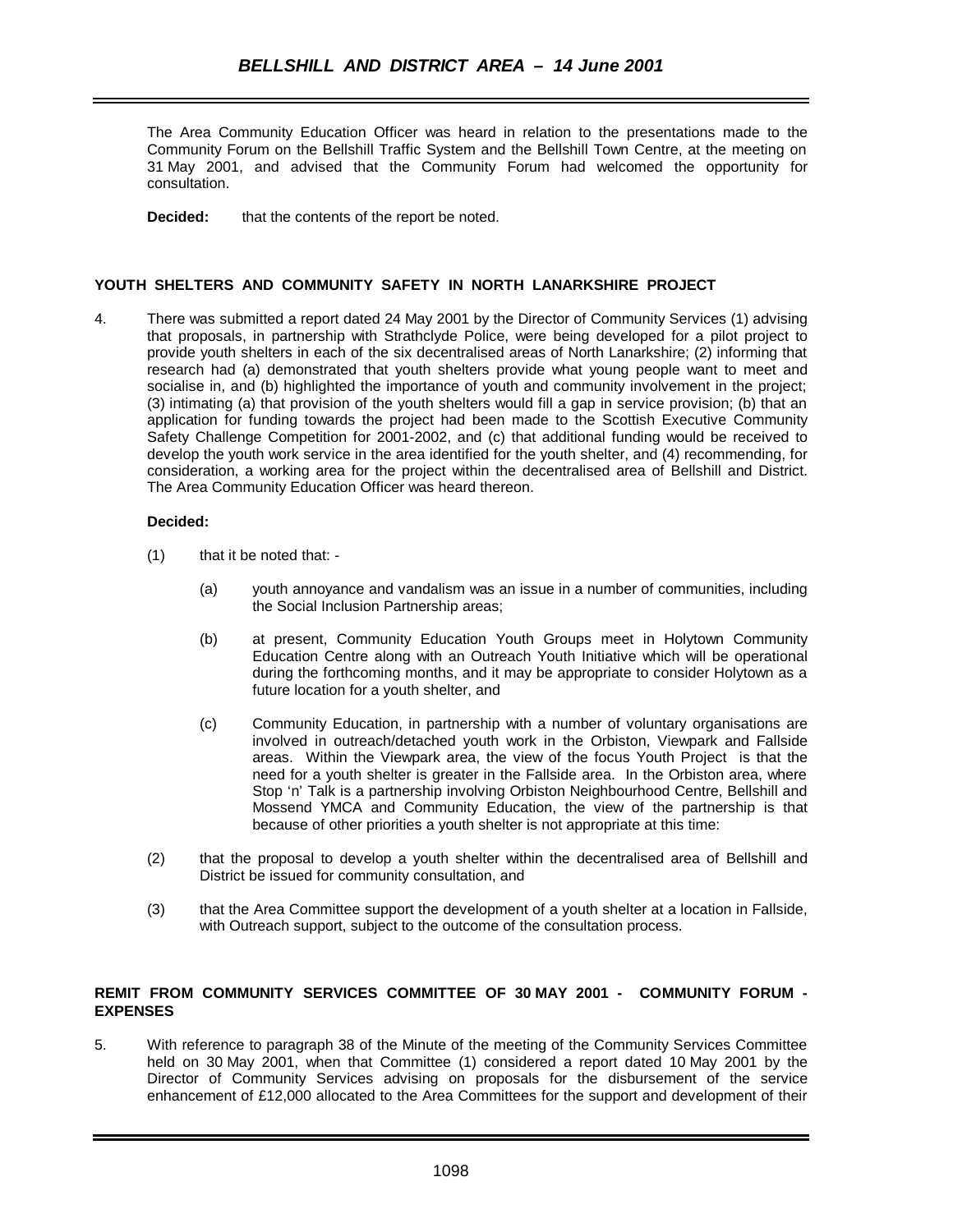links with eight Community Forums, and (2) agreed (a) that each of the eight Community Forums be allocated £750; (b) that each Area Committee be allocated £1,000, and (c) that the report be referred to all Area Committees for their information, the said report was submitted.

**Decided:** that the allocation of £750 to each of the eight Community Forums and £1,000 to each Area Committee for the support and development of their links be noted.

#### **REMIT FROM PLANNING AND ENVIRONMENT COMMITTEE OF 16 MAY 2001 - STRATEGIC DEVELOPMENT FRAMEWORK FOR NORTH LANARKSHIRE**

6. With reference to paragraph 3 of the Minute of the meeting of the Planning and Environment Committee held on 16 May 2001 when that Committee (1) considered a report dated 27 April 2001 by the Director of Planning and Environment (a) inviting Members to consider a draft strategic development framework for North Lanarkshire; (b) advising that the draft framework set out a vision for North Lanarkshire in 2020; an analysis of the economic, environmental and social context affecting land use in North Lanarkshire; the background planning policy at European, national and structure plan levels; a strategy for land use in North Lanarkshire, and proposals for delivering the strategy, and (c) intimating that sustainable development was the guiding principle behind the strategy and that the framework sought to provide a means for the planning system to guide development and use of land in line with these aims, and (2) agreed that the draft development framework strategy be issued for consultation with local communities, to Area Committees and other agencies, the said report was submitted and the Strategic Planning Manager was heard thereon.

## **Decided:**

- (1) that the draft development framework be issued to the Bellshill and District Community Forum for consultation, and
- (2) that the report and contents of the draft development framework be noted.

## **BELLSHILL TOWN CENTRE ACTION PLAN - TRAFFIC MANAGEMENT STUDY**

7. There was submitted a report (tabled) dated 12 June 2001 by the Director of Planning and Environment (1) advising on the progress of the public consultation exercise with regard to the Bellshill Traffic Management Study, and (2) intimating (a) that a public exhibition had been held in the Bellshill Cultural Centre from 17 to 19 May 2001; (b) that subsequent meetings with the Community Council, the Community Forum and the Town Centre Forum had been held and that a further meeting had been arranged by the Town Centre Forum to include owners of businesses within the Town Centre; (c) that consultations had also been undertaken with the relevant emergency services and public transport authority, and (d) that the consultation period would extend to the end of June, and on completion, the results would be presented to the Planning and Environment Committee seeking approval of a final Town Centre Action Plan before the end of the year.

## **Decided:**

- (1) that the Director of Planning and Environment consult with the Bellshill and District Area Committee on the finalised Bellshill Town Centre Action Plan, and
- (2) that otherwise the Area Committee note the contents of the report.

## **COMMUNITY GRANTS SCHEME - CONSIDERATION OF APPLICATIONS**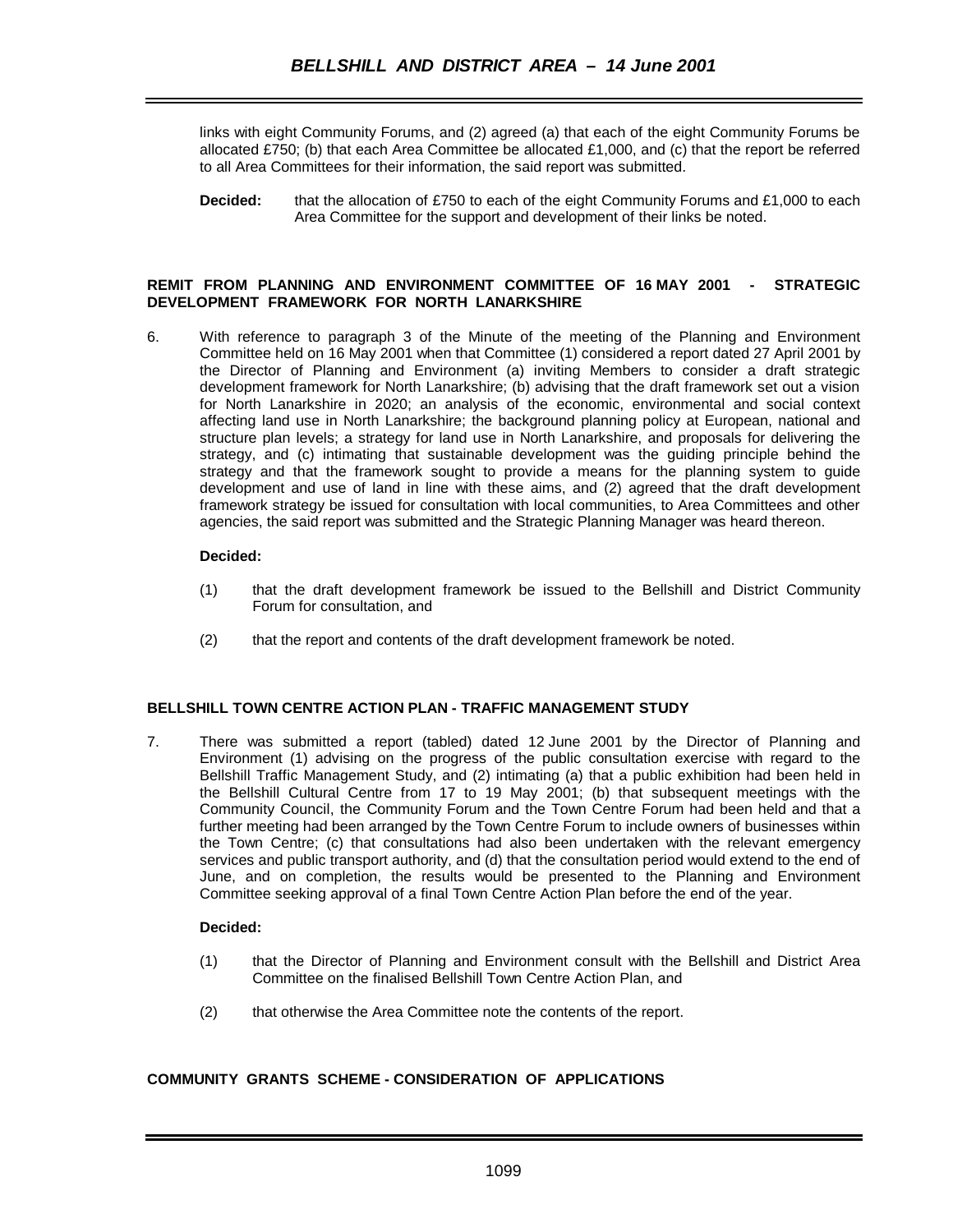8. With reference to paragraph 6 of the Minute of the meeting of this Committee held on 22 February 2001, there was submitted a report dated 21 May 2001, and a schedule of applications (tabled) by the Director of Community Services detailing applications for Community Grants covering more than one area boundary together with continued and new applications specific to the Bellshill and District area.

#### **Decided:**

- (1) that authority be delegated to the Director of Community Services, after consultation with the Convener and the appropriate local Member, to award grant requests for activities during the summer recess period, and that any such grant awards be subsequently reported to this Committee for homologation, and
- (2) subject to receipt of any outstanding information, the applications for Community Grants be dealt with as follows:-

## **(a) APPLICATIONS COVERING MORE THAN ONE AREA COMMITTEE BOUNDARY**

#### **(A) CONTINUED APPLICATIONS**

| <b>Group/Grant Requested</b>                                                                                  | <b>Purpose of Application</b>                                                              | <b>Decision</b>                                          |
|---------------------------------------------------------------------------------------------------------------|--------------------------------------------------------------------------------------------|----------------------------------------------------------|
| Senior Citizens and Lunch Club,<br>Carfin (CG00/01-702) - £500<br>(previously awarded £200)                   | To assist with the cost of two summer<br>outings.                                          | Nil award                                                |
| Villa Park Boys Club, Motherwell<br>(CG01/02-2) - £300 (previously<br>awarded £250)                           | To assist with the purchase of tops for<br>training purposes.                              | Nil award                                                |
| Menopause Research and<br>Information Service, Motherwell<br>(CG01/02-4) - £1,500<br>(previously awarded £71) | To assist with the costs of advertising<br>and printing information packs and<br>leaflets. | Grant £40                                                |
| (B) NEW APPLICATIONS                                                                                          |                                                                                            |                                                          |
| <b>Group/Grant Requested</b>                                                                                  | <b>Purpose of Application</b>                                                              | <b>Decision</b>                                          |
| St Monica's Ramblers Club,<br>Coatbridge (CG01/02-85) - £500                                                  | To assist with the costs of rucksacks,<br>maps and transport.                              | Continued for further<br>consideration                   |
| Firpark Alma Club, Motherwell<br>(CG01/02-86) - £1,000                                                        | To assist with the costs of a dinner<br>dance to celebrate 20 <sup>th</sup> anniversary.   | Grant £20 and<br>continued for further<br>consideration  |
| Headway Motherwell, Carfin<br>(CG01/02-87) £2,000                                                             | To assist with the costs of transport<br>for members to attend group<br>meetings.          | Grant £100 and<br>continued for further<br>consideration |
| Cleland Church Choir, Cleland<br>(CG01/02-89) - £500                                                          | To assist with the purchase of a<br>portable keyboard.                                     | Continued for further<br>consideration                   |
| Over Sixties Club, New Stevenston<br>(CG01/02-95) - £2,000                                                    | To assist with the costs of a weekend<br>trip to Blackpool.                                | Grant £100 and<br>continued for further<br>consideration |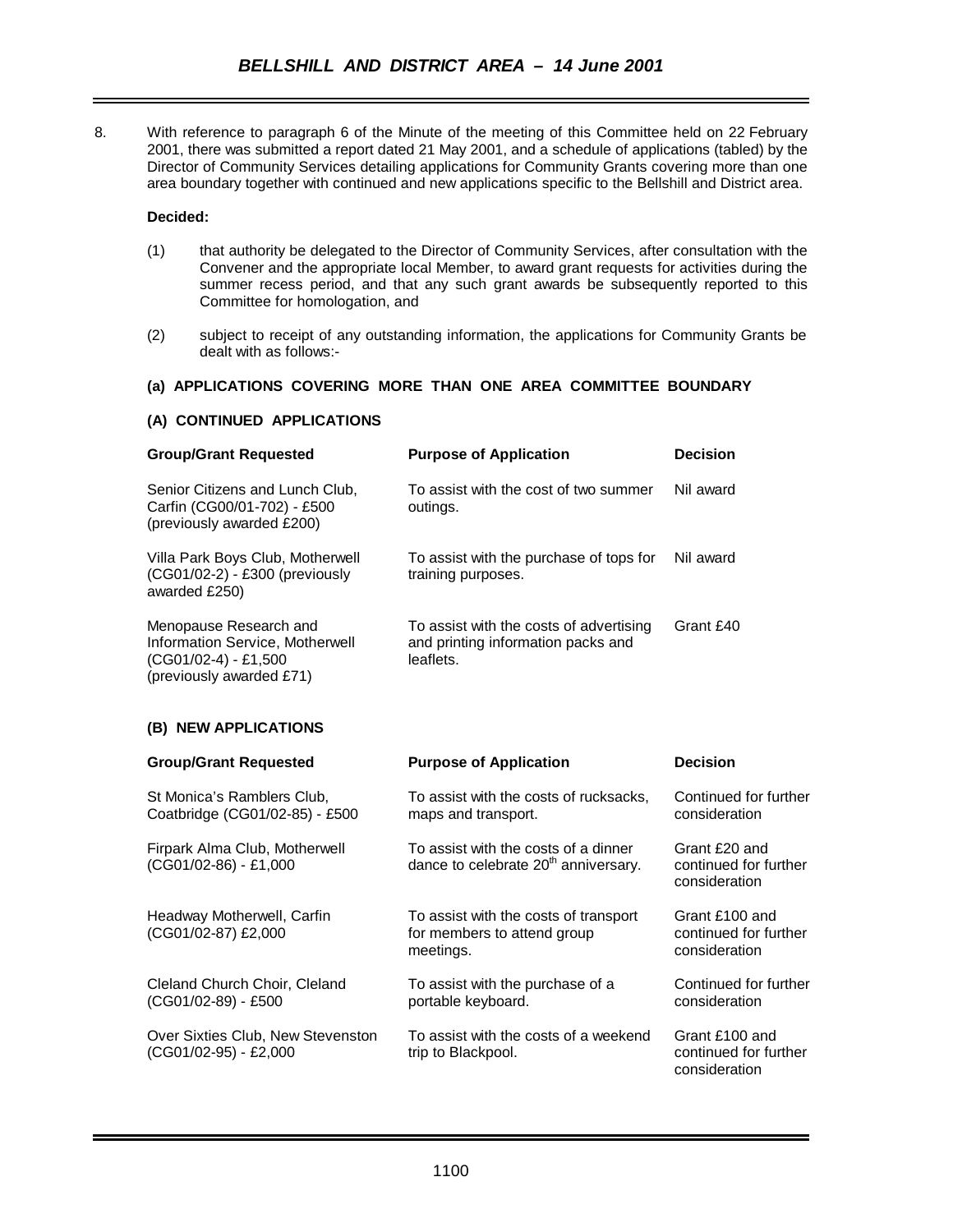| <b>Group/Grant Requested</b>                                                          | <b>Purpose of Application</b>                                                         | <b>Decision</b>                                          |
|---------------------------------------------------------------------------------------|---------------------------------------------------------------------------------------|----------------------------------------------------------|
| Motherwell and Wishaw Citizens<br>Advice Bureau, Motherwell<br>(CG01/02-100) - £545   | To assist with the costs of an evening<br>buffet reception.                           | Continued for further<br>consideration                   |
| Tryst Olympic Wrestling Association,<br>Cumbernauld (CG01/02-101) -<br>£1,100         | To assist with the costs of hall hire,<br>travel and purchase of medals and<br>lunch. | Continued for further<br>consideration                   |
| Jerviston Amateur Boxing and<br>Recreation Club, Motherwell<br>(CG01/02-103) - £2,000 | To assist with the purchase of<br>equipment.                                          | Continued for further<br>consideration                   |
| Muslim Boys Group, New Stevenston<br>(CG01/02-137) - £200                             | To assist with the purchase of sports<br>equipment.                                   | Grant £144                                               |
| CABIA Counselling and Benefits in<br>Action, Airdrie (CG01/02-143) - £435             | To assist with the costs of a planning<br>day.                                        | Continued for further<br>consideration                   |
| Comhaltas Ceoltoiri Eireann,<br>Holytown (CG01/02-145) - £2,000                       | To assist with the purchase of musical<br>instruments                                 | Grant £125 and<br>continued for further<br>consideration |
| North Lanarkshire Independent<br>Advice Group, Airdrie<br>(CG01/02-146) - Unknown     | To assist with start up and running<br>costs.                                         | Continued for further<br>consideration                   |

# **(b) APPLICATIONS SPECIFIC TO BELLSHILL AND DISTRICT AREA COMMITTEE**

## **(A) CONTINUED APPLICATIONS**

| <b>Group/Grant Requested</b>                                                                                                    | <b>Purpose of Application</b>                                                                  | <b>Decision</b>                        |
|---------------------------------------------------------------------------------------------------------------------------------|------------------------------------------------------------------------------------------------|----------------------------------------|
| Newarthill Parish Church, Newarthill<br>(CG00/01-566) - £2,000 (previously<br>awarded £825)                                     | To assist with the costs of an<br>extension to the Church hall for a<br>kitchen and toilets.   | Nil award                              |
| Viewpark Lunch Club (Old Peoples<br>Welfare Club), Viewpark<br>(CG00/01-589) - £377.20                                          | To assist with the costs of meals,<br>travel, cleaning materials and<br>photocopying.          | Grant £300                             |
| Enable, Bellshill and District Branch<br>(CG00/01-614) - £350 (previously<br>awarded £160)                                      | To assist with hall rent costs.                                                                | Grant £190                             |
| <b>Bellshill and District Retired Miners</b><br>NUM Scotland, Bellshill<br>(CG00/01-651) - unknown (previously<br>awarded £150) | To assist with the costs of transport.                                                         | Grant £550                             |
| Burnhead Parents Association,<br>Uddingston (CG00/01-660) - £1,000                                                              | To assist with the cost of sports<br>equipment, playground equipment,<br>trips and bike racks. | Continued for further<br>consideration |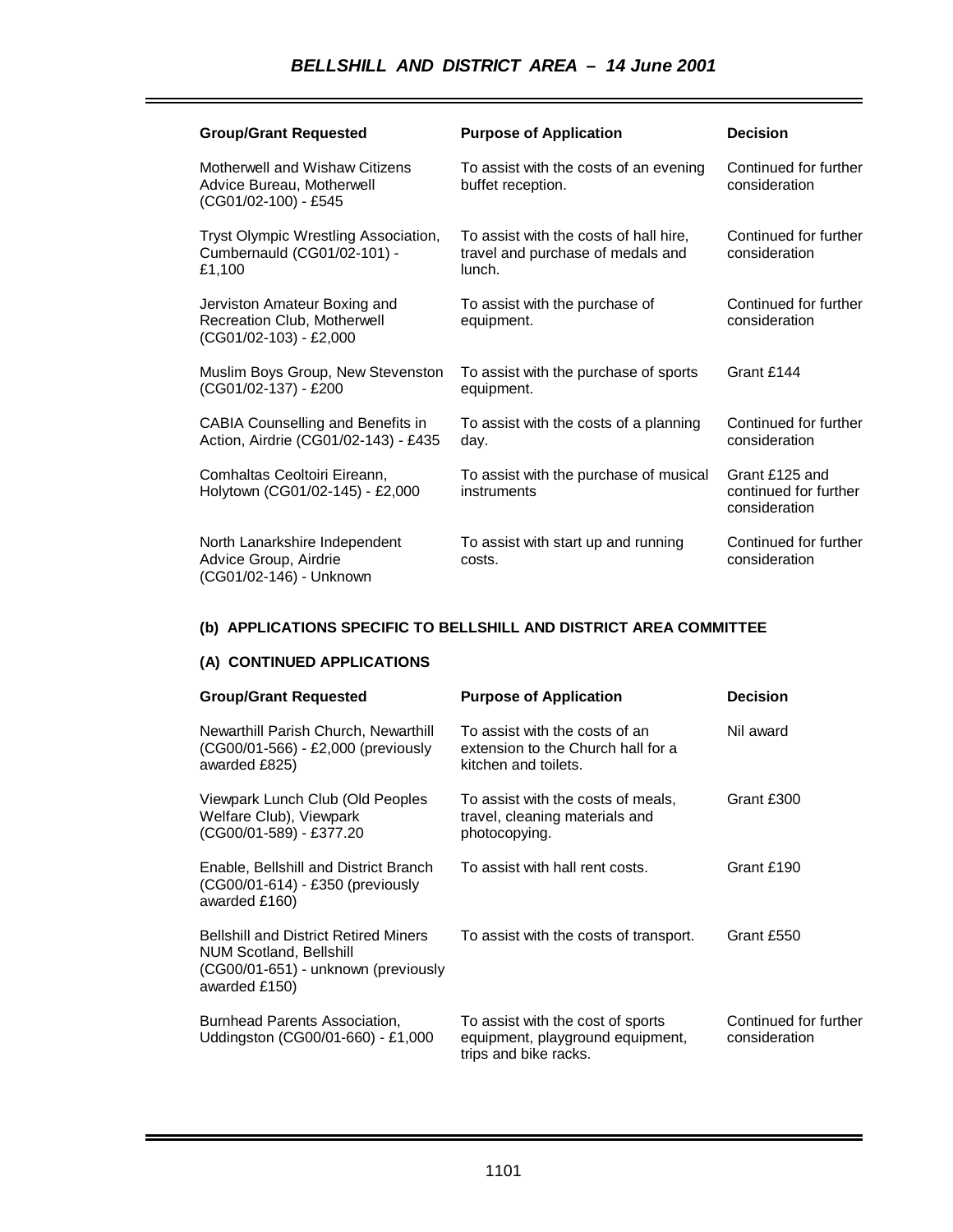| <b>Group/Grant Requested</b>                                                        | <b>Purpose of Application</b>                                                                       | <b>Decision</b>                                          |
|-------------------------------------------------------------------------------------|-----------------------------------------------------------------------------------------------------|----------------------------------------------------------|
| <b>Burnhead Bowling Club, Viewpark</b><br>(CG00/01-707) - £1,500                    | To assist with the costs of decorating<br>inside and outside painting of the<br>clubhouse.          | Grant £550                                               |
| Bujin Karate Club, Uddingston<br>(CG01/02-15) - £400 (previously<br>awarded £200)   | To assist with the purchase of<br>equipment.                                                        | Grant £200                                               |
| Kew Gardens Senior Citizens' Club,<br>Uddingston (CG01/02-16) - £500                | To assist with the costs of outings and<br>Christmas meals.                                         | Grant £300                                               |
| (B) NEW APPLICATIONS                                                                |                                                                                                     |                                                          |
| <b>Group/Grant Requested</b>                                                        | <b>Purpose of Application</b>                                                                       | <b>Decision</b>                                          |
| Bellshill West Senior Citizens' Group,<br>Bellshill (CG01/02-56) - £200             | To assist with activities and outings<br>throughout the year.                                       | Grant £100 and<br>continued for further<br>consideration |
| New Stevenston Primary PTA, New<br>Stevenston (CG01/02-57) - £500                   | To assist with the purchase of<br>computer hardware and software.                                   | Grant £250                                               |
| General Motors Senior Citizens,<br>Holytown (CG01/02-58) - £200                     | To assist with the costs of an annual<br>outing.                                                    | Continued for further<br>consideration                   |
| Bellshill (South) Senior Citizens'<br>Club, Bellshill (CG01/02-59) - £400           | To assist with the costs of a day trip.                                                             | Grant £400                                               |
| Viewpark Family Centre Association,<br>Viewpark (CG01/02-60) - £2,000               | To assist with the costs of rent,<br>sundries, crèche workers and tutors.                           | Grant £500                                               |
| Tannochside Senior Citizens,<br>Uddingston (CG01/02-61) - £500                      | To assist with the costs of transport<br>for the annual outing.                                     | Grant £500                                               |
| The Guild Viewpark Parish Church,<br>Uddingston (CG01/02-123) - £1,000              | To assist with the purchase of chairs.                                                              | Grant £500                                               |
| Solitaire Loan Parent Steering<br>Group, Bellshill (CG01/02-124) -<br>£2,000        | To assist with the general running<br>costs, crèche workers, administration<br>and hospitality.     | Grant £100 and<br>continued for further<br>consideration |
| Bothwellhaugh Memorial, Bellshill<br>(CG01/02-130) - £400                           | To assist with the costs of<br>entertainment and buffet for the<br>annual dance.                    | Grant £400                                               |
| Fallside Neighbourhood Centre,<br>Fallside (CG01/02-154) - £400                     | To assist with the purchase of<br>TV/video combination trolley, stand<br>and videos                 | Grant £400                                               |
| <b>Dual Tenants and Residents</b><br>Association, Bellshill (CG01/02-155) -<br>£600 | To assist with the costs of a summer<br>trip for members, local football team<br>and toddler group. | Grant £400                                               |

÷.